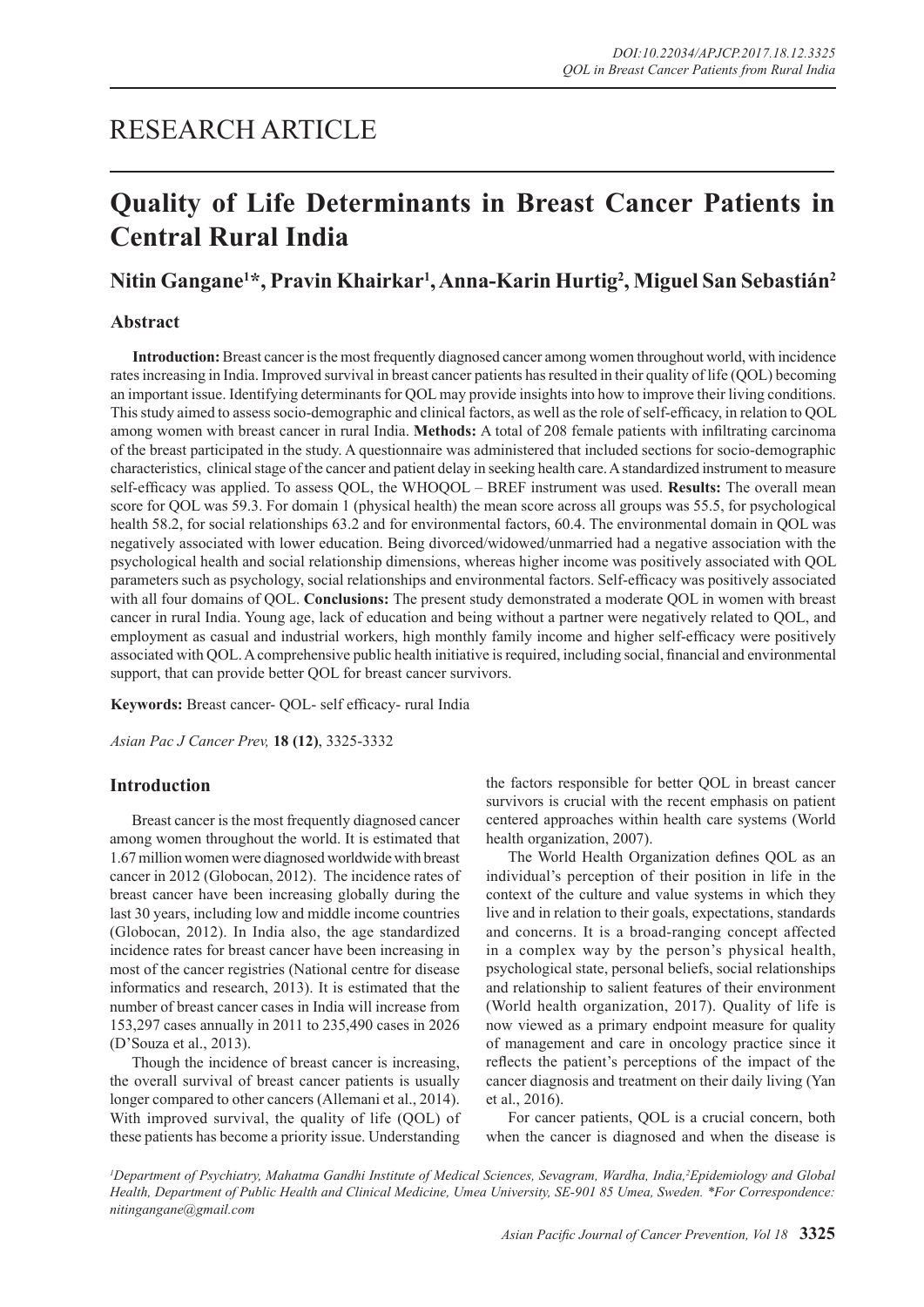#### *Nitin Gangane et al*

being or has been treated (Cheng et al., 2012, Costa-Requena et al., 2013) Oncologic medical treatments may lead to QOL improvements but, sometimes, a wide variety of side effects can arise bringing about significant health-related complaints.(Decat et al., 2011,Gogou et al., 2015) Likewise, once the cancer is treated, patients may show different levels of QOL, depending on the physical and psychological sequels. (Duijts et al., 2014, Howard- Anderson et al., 2012) Additionally, better QOL has been associated with longer survival of patients with cancer. (Quinten et al., 2009, Epplein et al., 2011) Thus, identifying the determinants of QOL may provide insights into how to improve life conditions in breast cancer patients and, thus, their survival. Several studies have found that socio-demographic factors, such as age, education, marital status, and income, play an important role in determining QOL in breast cancer patients (Schou et al., 2005, Broeckel et al., 2000, Ashing-Giwa et al., 1999) While social and financial support have also been shown to significantly improve QOL, (Yan et al., 2016) clinical parameters, such as disease stage and duration of disease, have not necessarily been associated with QOL (Rabin et al., 2008).

An important factor that is usually considered in cancer studies is self-efficacy, defined as people's beliefs about their capabilities to exercise influence over events that affect their lives (Mohajjel et al., 2013). Self-efficacy has been shown to have a positive effect on health behaviors, symptom control, compliance with cancer treatment, and QOL (Akin et al., 2008). People with high self-efficacy choose to perform more challenging tasks; they set themselves higher goals and stick to them. When setbacks occur, they recover more quickly and remain committed to their goals. Thus, self-efficacy is an important factor in coping with the challenges and demands presented by a chronic condition (Kannan et al., 2011).

Only a few studies from India have focused on the socio-demographic determinants of QOL among female breast cancer patients. The most significant factor noted in these studies was occupation (Deshpande et al., 2013, Kannan et al., 2011). For instance, it was observed that working women had significantly better global health status, which is a part of QOL, than housewives (Deshpande et al., 2013). A recent Indian review on factors associated with QOL among female breast cancer patients also revealed age, literacy, marital status and socioeconomic status as key determinants of QOL (Deshpande et al., 2013). However, none of the Indian studies was undertaken in a predominantly rural setting; similarly, self-efficacy and clinical stage as potential determinants of QOL were not examined in Indian breast cancer patients.

Thus this study aimed to assess the socio-demographic and clinical factors, as well as the role of self-efficacy, in relation to QOL among women with breast cancer in rural India.

#### **Materials and Methods**

This study was conducted at Kasturba Hospital, a tertiary hospital attached to the Mahatma Gandhi Institute of Medical Sciences in Wardha District, Maharashtra State, India. Most patients using the hospital facilities are from Wardha District and the adjoining districts of Maharashtra State. In 2011, Wardha District had a population of 1,300,774 people, with approximately 47% females (Wardha census, 2011). About 68% of the population in Wardha District live in rural areas; most work in the agricultural sector. The hospital has facilities for cancer diagnosis and treatment, including surgery, radiotherapy and chemotherapy

A total of 384 cases of breast cancer were diagnosed at Hospital from January, 2010 to December, 2012. Three male patients with breast cancer were excluded from this study. Of the 381 female patients, 73 patients died prior to the start of this study, 90 patients could not be contacted and personally interviewed because of their remote location, or they could not be traced. Three women did not agree to participate in the study. Two cases of primary breast sarcoma and one of lymphoma of the breast were also excluded from the study. In 4 four patients details of treatment were not available and hence they were also excluded from study. Finally, 208 female patients with infiltrating carcinoma of the breast were interviewed and participated in the study in the year 2013.

#### *Data collection*

Patients' contact information was extracted from the hospital information system and cancer registry records. The questionnaire was pilot-tested in ten women with breast cancer and, as no significant changes were made in the questionnaire, we included these women in the data analysis.

Two trained social workers were recruited to conduct the data collection. The social workers contacted the patients by telephone (if information about the telephone number was available in the patient records), informed and invited them to join the study, obtained verbal consent from the patients, and agreed on the date and time of the face-to-face interview. Patients who had no telephone number were personally contacted to decide a convenient time for the interview. After patients agreed to be interviewed, the social workers travelled to the patients' residences and conducted personal interviews using a semi-structured questionnaire with the participants, after securing their written informed consent in their own language (mainly Marathi and Hindi, the local languages of the region). Patients who came for followup radiotherapy or chemotherapy sessions at the surgery outpatient department were enrolled and interviewed by social workers in the premises of Hospital. The study protocol was approved by the Institutional Ethics Committee of the Medical institute in 2012.

The questionnaire included the socio-demographic characteristics of the participants, such as age, religion, education, occupation, marital status and income. Age was classified into four groups  $(>40, 41-50, 51-60, <61)$ , and religion into two (Hindu and others). Occupation was grouped as manual workers, housewife/casual workers and industry/office workers. The education level was recorded in three categories: higher secondary and above, below secondary, and illiterate. Marital status was coded as married, divorced/widowed and unmarried. The average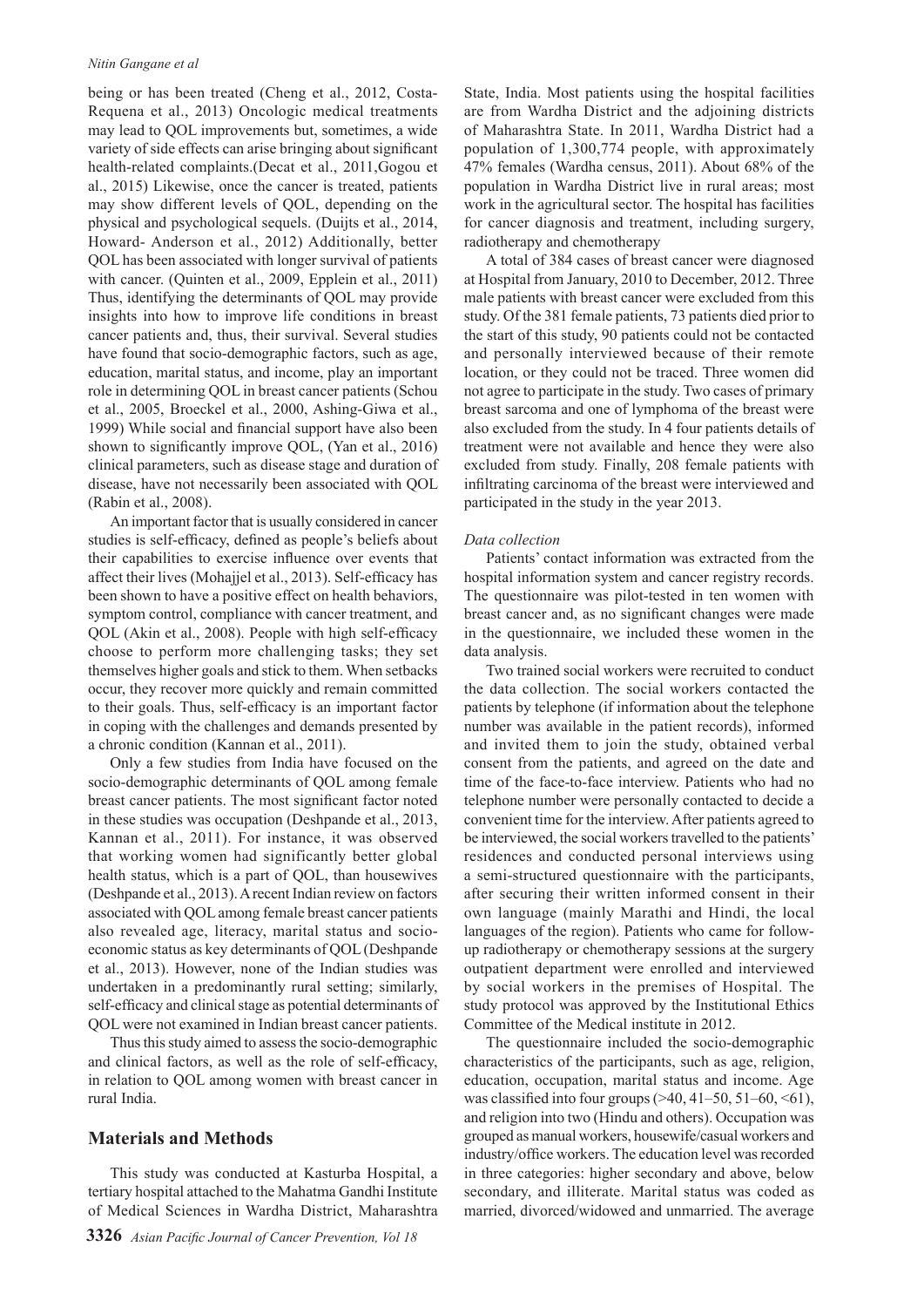monthly family income was self-reported and also divided into three groups: less than 5,000 Indian rupees (IRs); 5,000 –10,000 IRs; and more than 10,000 IRs. Two clinical parameters were also examined as determinants for QOL: the clinical stage of the disease and patient delay in seeking medical help. Patients were divided into four stages based on the TNM staging system for breast tumours (Sobin and Wittekind, 1997). Due to the low number of patients in categories 2 and 4, during the analysis, stages 1 and 2 were combined into an early stage category and stages 3 and 4 into an advanced one. Patient delay was defined as more than three months between the appearance of the first symptoms and the date of initial medical consultation. (Ramirez et al., 1999)

To assess self-efficacy, the instrument developed in 1998 was used (Sud et al., 1998). It has ten items which measure four domains of self-efficacy: self-esteem, selfregulation, orientation towards the future, and optimism. The total score is calculated by adding the sum of all the items and ranges between 10 and 40, with a higher score indicating better self-efficacy. The standardized Hindi version of the scale was used in our study (Sud et al., 1998) which has good levels of internal reliability (Cronbach's alpha 0.93).

To assess QOL, the instrument WHOQOL – BREF was used; this is a multi-dimensional QOL assessment tool applicable cross-culturally (WHO, 1997). It includes 26 items based on four domains: i) physical health (7 items), incorporating activities of daily living, dependence on medical aids, energy and fatigue, pain, sleep, rest and work capacity; ii) psychological health (6 items), that includes bodily image, negative and positive feelings, selfesteem, personal beliefs, thinking, learning, memory and concentration aspects; iii) social relationships (3 items) including personal relationships, social support and sexual activity and, iv) environment (8 items) incorporating financial resources, physical safety, health and social care, opportunities for acquiring new information, participation in leisure activities, physical environment and transport, along with a self-rated QOL (1 item) and satisfaction with health (1 item). It is self-administered and each item is scaled from 1-5 in a positive direction (i.e., higher scores denote higher QOL). Each domain score (the mean score of items within that domain) is converted to a scale of 0-100 and denotes an individual's perception of QOL in that domain. The Cronbach alphas for the respective domains, obtained from the total sample, were 0.78 (physical health), 0.75 (psychological health), 0.87 (social relationships), and 0.76 (environment).

The study protocol was approved by the Institutional Ethics Committee of the Mahatma Gandhi Institute of Medical Sciences, Sevagram in 2012.

#### *Statistical analysis*

Frequencies and means of the different domains of QOL were calculated, according to the socio-demographic and clinical characteristics. A linear regression analysis was performed to assess the relationship between the different variables and QOL. First, a crude model was run where all variables were assessed individually. All significant variables in the crude model were later

included at the same time in a multivariate model. The significance level was set at  $p \le 0.05$ .

### **Results**

The overall mean score for QOL was 59.3. For domain 1 (physical health), the mean score across all groups was 55.5, for psychological health 58.2, for social relationships 63.2, and for environmental domain 60.4.

Table 1 presents the mean values of the different domains of QOL by socio-demographic and clinical characteristics. The mean QOL was higher in all domains in the age group 51 to 60 years. Women other than Hindus had a higher QOL in the physical and psychological health domains, but Hindus had better social relationships. Industrial/office workers scored higher for physical, psychological health and environment, but housewives and casual workers had much better social relationships. Unmarried women had higher physical, psychological and environment means, but married women reported better social relationships. More educated women, and women with a higher income, ranked higher in all QOL domains. Patients who had delayed more than 12 weeks in seeking medical help achieved a lower mean score than those without delay in all four domains, while the differences by clinical stages were very similar. The mean score for self-efficacy was 20.7 (SD 6.63).

In the crude regression analysis (Table 2), age above 61 years had a significant negative association with social relationships, as did non-Hindus in the social domain. Housewives had a significant positive association with all four components of QOL, whereas the casual/ industry/office workers had a positive relationship with the physical, psychological and environmental domains. Those with lower education had a much lower QOL in all four domains. Divorced/widowed women scored a lower QOL in the psychological and social parameters, whereas unmarried women had a lower association with social relationships. Higher monthly family income had better QOL in all four aspects. Patient delay was negatively associated only with social relationships and clinical stage was not significantly associated with any of the parameters. Self-efficacy had a positive relationship with all four domains of QOL.

In the multivariate regression analysis, eight patients who were industrial and office workers were included with housewives and casual workers in the category of occupation. Similarly four patients who were unmarried were also incorporated in the divorced and widowed group. In the multivariate regression analysis (Table 3), age above 50 years was significantly associated with environmental factors. Religion other than Hindu continued to have significant lower scores in social relationships ( $\beta$ =-7.2 CI=-13.8, -0.6). After adjustment, occupation was no longer a significant factor and a negative association was seen only between lower education and environmental factors. Divorced/widowed/unmarried women had a negative association with the psychological health and social relationship dimensions. Higher monthly income was associated with higher QOL parameters in terms of psychological, social relationships and environmental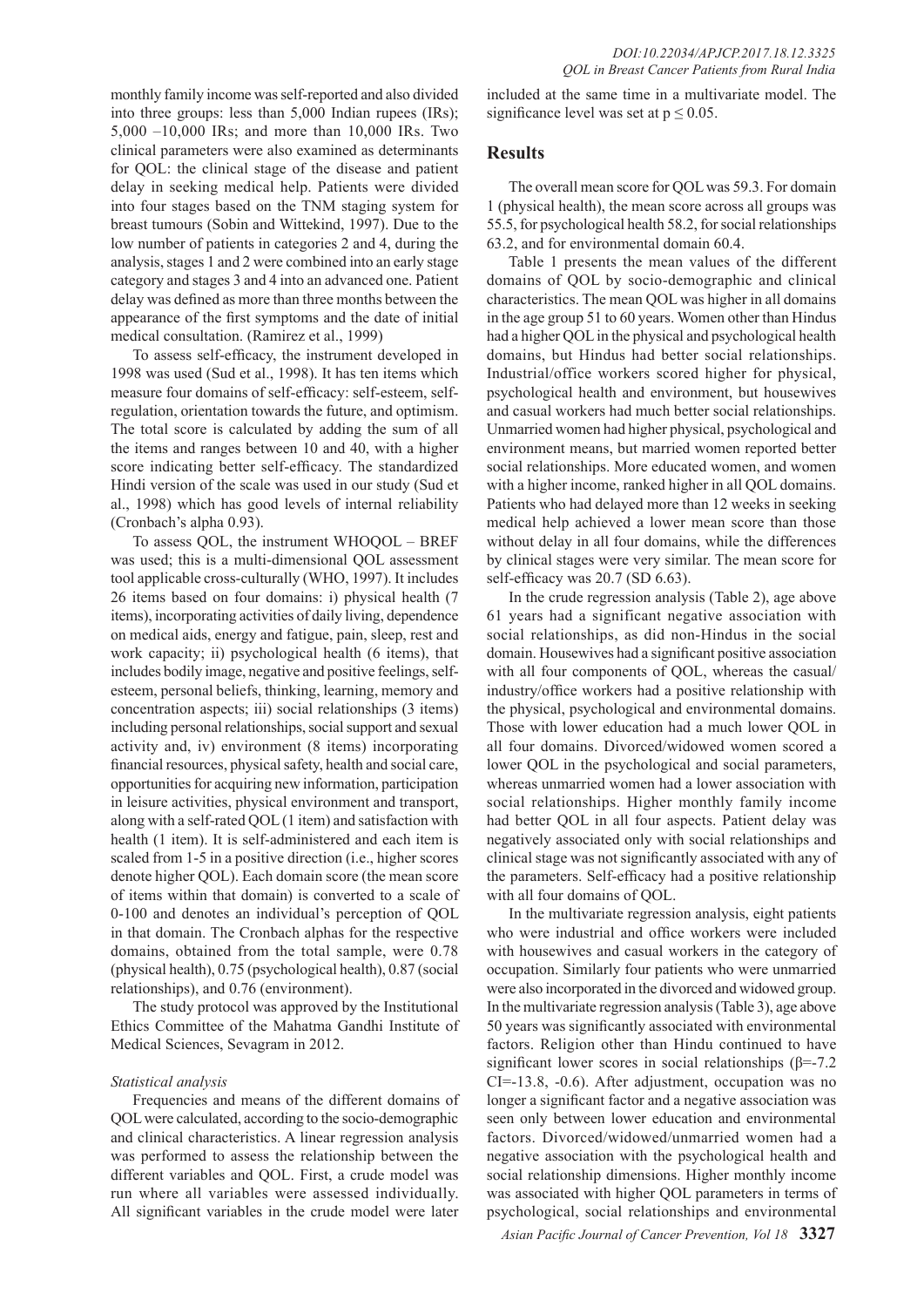#### *Nitin Gangane et al*

| Table 1. Socio- Demographic and Clinical Characteristics and Mean of Different Domains of QOL amongst Women |  |  |
|-------------------------------------------------------------------------------------------------------------|--|--|
| with Breast Cancer in Rural India                                                                           |  |  |

| Socio-demographic characteristics | Total<br>patients<br>$n$ (%) | Physical health<br>Mean (SD) | Psychological<br>health<br>Mean (SD) | Social<br>relationships<br>Mean (SD) | Environment<br>Mean (SD) |
|-----------------------------------|------------------------------|------------------------------|--------------------------------------|--------------------------------------|--------------------------|
| Age at diagnosis                  |                              |                              |                                      |                                      |                          |
| < 40                              | 44 (21.2)                    | 55.3 (16.8)                  | 57.9 (19.7)                          | 65.9(16.8)                           | 57.6(15.1)               |
| 41 to 50                          | 78 (37.5)                    | 56.1(18.0)                   | 58.9 (18.6)                          | 64.3(20.2)                           | 61.1(16.2)               |
| 51 to 60                          | 51(24.5)                     | 56.5(17.7)                   | 61.4(19.6)                           | 67.3(17.2)                           | 63.4(14.3)               |
| > 61                              | 35(16.8)                     | 54.2 (15.8)                  | 54.6 (15.9)                          | 54.6(21.0)                           | 59.5 (16.2)              |
| Religion                          |                              |                              |                                      |                                      |                          |
| Hindu                             | $167(80.2)$ 41 (19.8)        | 55.4 (16.8)                  | 58.3 (18.7)                          | 65.2(19.5)                           | 60.9(15.2)               |
| Others                            | 41 (19.8)                    | 56.9(19.0)                   | 59.6 (18.9)                          | 57.9 (17.7)                          | 60(17.2)                 |
| Occupation                        |                              |                              |                                      |                                      |                          |
| Manual                            | 71(34.2)                     | 51.8(13.4)                   | 52.8(15.2)                           | 58.2(18.1)                           | 53.8 (12.8)              |
| Housewife/                        | 129(62.0)                    | 57.0(18.1)                   | 61.2(19.3)                           | 67.1(19.3)                           | 64.1(15.4)               |
| casual worker Industry /office    | 8(3.8)                       | 70.6(22.7)                   | 66.5(24.7)                           | 57.8(20.1)                           | 66.6(20.8)               |
| Education                         |                              |                              |                                      |                                      |                          |
| Higher secondary                  | 43 (20.7)                    | 63.9(19.1)                   | 67.8(16.8)                           | 73(19.1)                             | 70.2(14.7)               |
| Below secondary Illiterate        | 115(55.3)                    | 55.1 (16.9)                  | 57.7 (19.9)                          | 63.2(18.3)                           | 59.8 (14.7)              |
| Illiterate                        | 50(24.0)                     | 50.1(13.6)                   | 52.5(14.1)                           | 57.1(19.1)                           | 54.5 (14.6)              |
| Marital status                    |                              |                              |                                      |                                      |                          |
| Married                           | 174 (83.6)                   | 56(17.3)                     | 59.7 (18.1)                          | 69.1(15.5)                           | 61.4(15.4)               |
| Divorced/Widowed                  | 30(14.3)                     | 52.2(15.4)                   | 50.9 (19.8)                          | 34.7(12.0)                           | 55.7 (14.9)              |
| Unmarried                         | 4 $(1.9)$                    | 67.5(23.4)                   | 65.7(26.1)                           | 50(16.2)                             | 67.5(23.4)               |
| Average monthly family income     |                              |                              |                                      |                                      |                          |
| < 5,000                           | 100(48.0)                    | 51.5(14.1)                   | 52.4(16.6)                           | 57.8 (18.0)                          | 54.8 (12.6)              |
| $5 - 10,000$                      | 86 (41.4)                    | 58.1 (16.8)                  | 62.9 (17.0)                          | 66.1(17.1)                           | 63.5(134)                |
| > 10,000                          | 22(10.6)                     | 65.5(25.1)                   | 69.6(23.9)                           | 81.5(20.9)                           | 76.8(20.8)               |
| Patient delay                     |                              |                              |                                      |                                      |                          |
| $\leq$ 12 weeks                   | 106(50.1)                    | 56.1 (17.6)                  | 60.3(18.4)                           | 67.0(18.2)                           | 62.5(16.4)               |
| $>=13$ weeks                      | 102(49.9)                    | 55.3 (16.9)                  | 56.7(18.9)                           | 60.4(19.9)                           | 58.9 (14.4)              |
| Clinical stage                    |                              |                              |                                      |                                      |                          |
| Stage 1 and 2                     | 77(38.7)                     | 55.6 (16.1)                  | 59.6 (16.1)                          | 64.2(18.1)                           | 62.2(13.6)               |
| Stage 3 and 4                     | 122(61.3)                    | 55.5 (16.9)                  | 57.3 (19.2)                          | 62.2(19.7)                           | 58.9 (15.7)              |

factors. The association between patient delay and QOL disappeared after adjustment, but self-efficacy remained positively associated with all four domains of QOL.

## **Discussion**

In this study, we assessed QOL and its determinants among a group of breast cancer patients who had been diagnosed, treated and followed up at a single health care institution in rural India.

Understanding the effect of breast cancer and its treatment on patients' QOL has long been a central question in cancer research. Traditionally, effective responses of the tumour to the treatment and patient survival have been used to assess patient outcomes (Perry et al., 2007). Two major changes in cancer treatment have occurred over the past decade. The first is the recognition that the patients' well-being is equally important in cancer treatment as their survival. The second is the use of QOL

and psychosocial questionnaires to assess the well-being of cancer patients after treatment.

The overall mean score for QOL was 59.3, slightly lower than in other studies. For domains 1 and 2, the mean scores in the total sample were 55.5 and 58.2, respectively. For domains 3 and 4 they were 63.2 and 60.4, respectively. The mean scores in a study from Brazil were above 65 in all domains using the same questionnaire (Oliveira et al., 2014). Though not comparable because different questionnaires were used to assess QOL, the mean global health status found in a Malaysian study, probably representing domains 1 and 2 in the WHOQOL-BREF, was 65.7 (Ganesh et al., 2016). A comprehensive review of QOL in breast cancer patients from Arab countries found the mean scores ranged from 45.3 to 74.6 (Rahou et al., 2016). None of the Indian studies has used the WHOQOL- BREF for assessing QOL in breast cancer patients; however, the mean score was found to be 42.2 in one of the Indian studies Kannan el al., (2011), whereas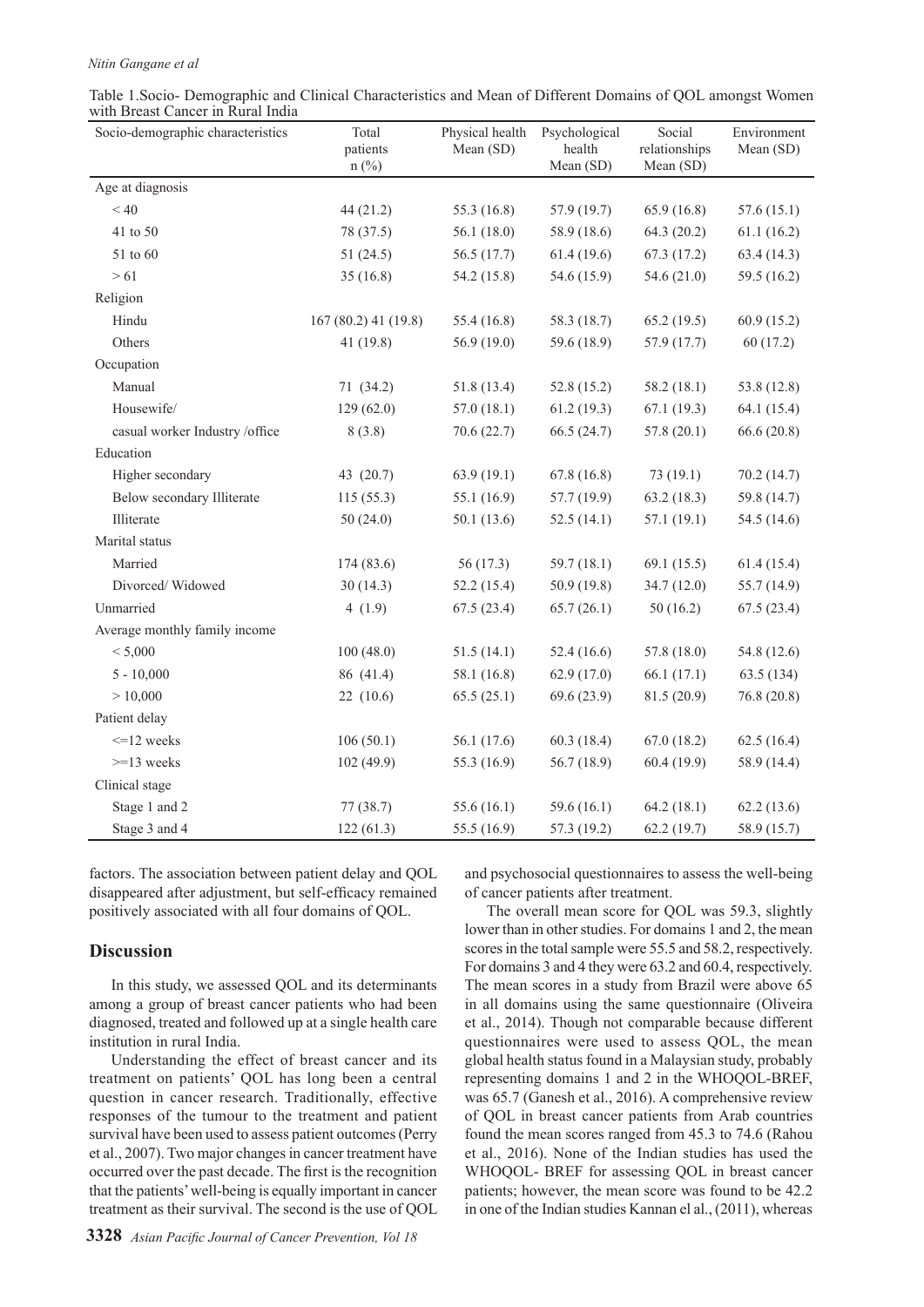| Patient characteristics            | Physical health          | Psychological health    | Social relationship         | Environment               |
|------------------------------------|--------------------------|-------------------------|-----------------------------|---------------------------|
|                                    | Coefficient (95% CI)     | Coefficient (95% CI)    | Coefficient (95% CI)        | Coefficient (95% CI)      |
| Age                                |                          |                         |                             |                           |
| < 40                               | $\theta$                 | $\theta$                | $\theta$                    | $\boldsymbol{0}$          |
| 41 to 50                           | $0.7$ ( $-5.6$ , $7.2$ ) | $0.9(-6, 7.9)$          | $-1.5$ ( $-8.6$ , 5.4)      | $3.4 (-2.2, 9.2)$         |
| 51 to 60                           | $1.1$ ( $-5.8$ , 8.2)    | $3.4(-4.1, 11)$         | $1.4(-6.3, 9.1)$            | $5.8(-0.5, 12.1)$         |
| > 61                               | $-1.1$ $(-8.8, 6.6)$     | $-3.3$ $(-11.6, 5.3)$   | $-11.2$ $(-19.7, -2.7)$     | $1.8$ ( $-5.05$ , $8.8$ ) |
| Religion                           |                          |                         |                             |                           |
| Hindu                              | $\boldsymbol{0}$         | $\mathbf{0}$            | $\boldsymbol{0}$            | $\boldsymbol{0}$          |
| Others                             | $1.5$ (-4.4, 7.4)        | $1.3(-6.1, 7.7)$        | $-7.2$ ( $-13.8$ , $-0.6$ ) | $-0.8$ $(-6.2, 4.5)$      |
| Occupation                         |                          |                         |                             |                           |
| Manual                             | $\boldsymbol{0}$         | $\boldsymbol{0}$        | $\boldsymbol{0}$            | $\boldsymbol{0}$          |
| Housewife                          | 5.1(0.2, 10.1)           | 8.3 (3, 13.7)           | 8.95 (3.4, 14.4)            | $10.2$ (5.9, 14.5)        |
| Casual worker Industry /<br>office | 18.8 (6.3,31.2)          | 13.6(0.1,27)            | $-0.3$ $(-14.3, 13.5)$      | 12.7(1.8,23.6)            |
| Education                          |                          |                         |                             |                           |
| Higher secondary                   | $\boldsymbol{0}$         | $\mathbf{0}$            | $\mathbf{0}$                | $\mathbf{0}$              |
| Below secondary                    | $-8.8$ $(-14.7, -2.9)$   | $-10$ $(-16.4, -3.7)$   | $-9.8$ $(-16.3, -3.2)$      | $-10.3$ $(-15.5, -5.1)$   |
| Illiterate                         | $-13.7$ $(-20.6, -6.9)$  | $-15.3$ $(-22.7, -7.9)$ | $-15.8$ $(-23.4,-8.1)$      | $-15.7$ $(-21.7, -9.7)$   |
| Marital status                     |                          |                         |                             |                           |
| Married                            | $\boldsymbol{0}$         | $\theta$                | $\theta$                    | $\boldsymbol{0}$          |
| Divorced/Widowed                   | $-3.8$ $(-10.5, 2.8)$    | $-8.8$ $(-16, -1.6)$    | $-34.3$ $(-40.2, -28.4)$    | $-5.7$ $(-11.7, 0.3)$     |
| Unmarried                          | $11.4 (-5.7, 28.5)$      | $5.9(-12.4, 24.4)$      | $-19.1(-34.1,-4.06)$        | $6.0$ (-9.3, 21.5)        |
| Monthly income                     |                          |                         |                             |                           |
| < 5,000                            | $\boldsymbol{0}$         | $\boldsymbol{0}$        | $\boldsymbol{0}$            | $\boldsymbol{0}$          |
| $5 - 10,000$                       | 6.5(1.6, 11.3)           | 10.5(5.3, 15.6)         | 8.2 (3.02, 13.4)            | 8.6(4.6, 12.7)            |
| > 10,000                           | 13.9(6.1, 21.7)          | 17.2(9, 25.4)           | 23.6 (15.3, 32.0)           | 22.0 (15.5, 28.5)         |
| Patient delay                      |                          |                         |                             |                           |
| $\leq$ 12 weeks                    | $\boldsymbol{0}$         | $\mathbf{0}$            | $\overline{0}$              | $\mathbf{0}$              |
| $\geq$ 13 weeks                    | $0.8$ ( $-5.6$ , $3.8$ ) | $3.5$ ( $-8.6$ , 1.5)   | $-6.6$ $(-11.8, -1.3)$      | $-3.5$ $(-7.8, 0.6)$      |
| Clinical stage                     |                          |                         |                             |                           |
| Stage 1 and 2                      | $\boldsymbol{0}$         | $\boldsymbol{0}$        | $\boldsymbol{0}$            | $\boldsymbol{0}$          |
| Stage 3 and 4                      | $0.0 (-4.8, 4.7)$        | $-2.2$ $(-7.4,2.9)$     | $-2.1$ $(-7.6,3.2)$         | $-3.3$ $(-7.6,1.0)$       |
| Self efficacy                      |                          |                         |                             |                           |
| Self efficacy                      | 1.7(1.4,2.0)             | 1.7(1.4, 2.0)           | 1.1(0.8, 1.5)               | 1.5(1.2,1.7)              |

Table 2. Bivariate Linear Regression Analysis of Factors Related to Quality of Life among Breast Cancer Women in Rural India

it was 77.93 in another study of patients younger than 35 years (Damodar et al., 2014)

From the multivariate regression analysis, patients above 50 years of age showed a significant positive association only with environmental factors. Several studies have observed a negative relationship between age and physical and emotional well-being (Oliveira et al., 2014, Avis et al., 2005). A study of Turkish breast cancer patients found that the overall QOL was negatively affected in younger patients (Akin et al., 2008) Age at diagnosis has also been found to be inversely associated with QOL, in terms of physical and psychological well-being and overall QOL scores, in a study from the USA (Schou et al., 2005). Environmental factors, such as financial resources, social care, and transport facilities are likely to be more available in older aged people because

financial stability may increase their QOL. Younger patients may also be more negatively affected than older patients regarding the psychological and emotional well-being domains, because of changes in their physical appearance following surgery and chemotherapy.

Belonging to a religion other than Hindu was associated with lower scores in social relationships. Most of the Hindu families are joint families with many close relatives and that may account for their higher scores in social relationships. None of the available studies in the literature has shown an association between religion and social relationships in breast cancer patients, but a US study of ethnicity found no significant differences between African-American and whites in terms of QOL (Ashing-Giwa et al., 1999).

A significant positive association was seen between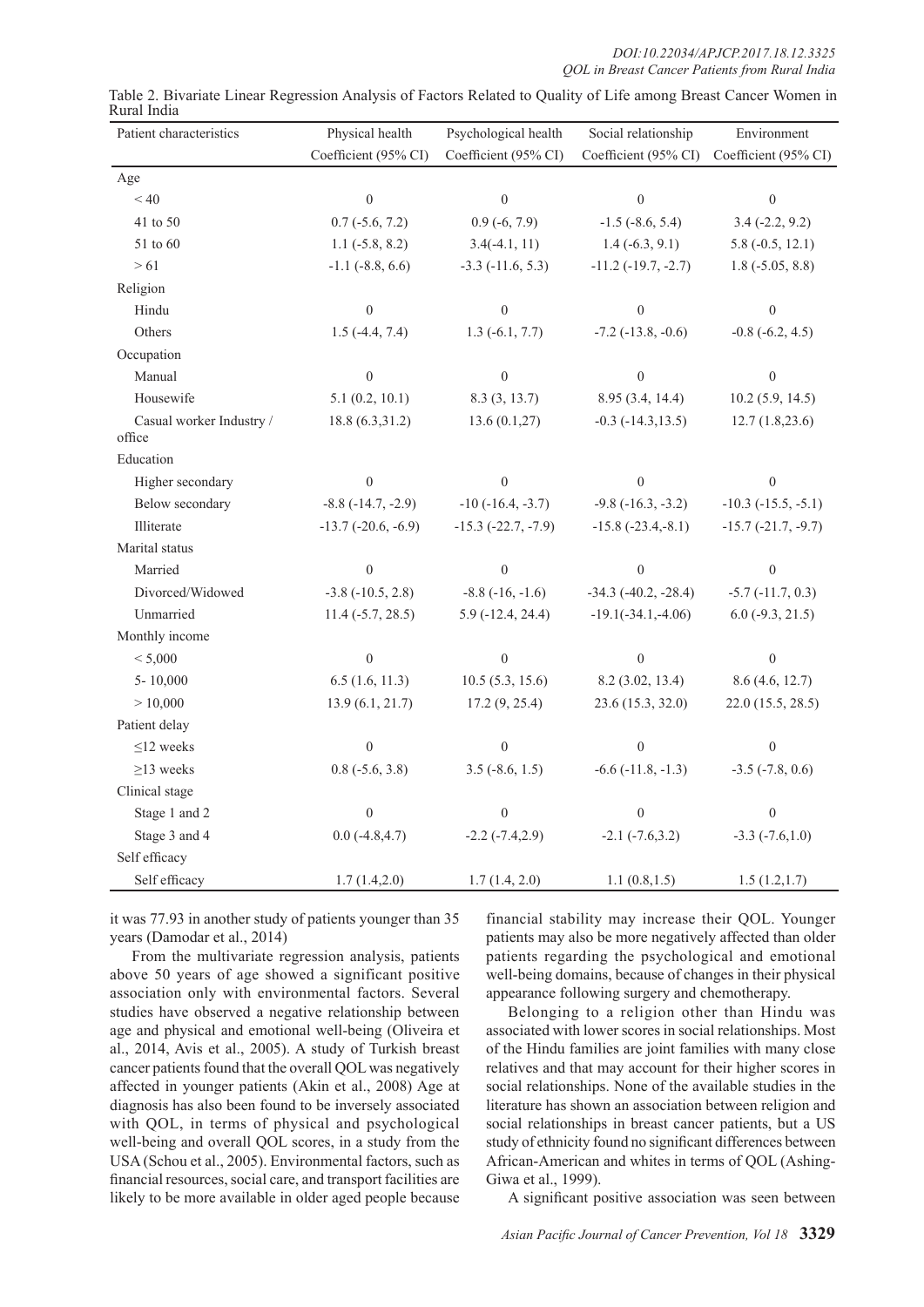*Nitin Gangane et al*

| Patient characteristics                     | Physical health        | Psychological health   | Social relationship    | Environment           |
|---------------------------------------------|------------------------|------------------------|------------------------|-----------------------|
|                                             | Coefficient (95% CI)   | Coefficient (95% CI)   | Coefficient (95% CI)   | Coefficient (95% CI)  |
| Age                                         |                        |                        |                        |                       |
| < 40                                        | $\boldsymbol{0}$       | $\boldsymbol{0}$       | $\boldsymbol{0}$       | $\boldsymbol{0}$      |
| 41 to 50                                    | $-2.2$ $(-7.1, 2.6)$   | $-1.0$ ( $-6.4$ , 4.4) | $-2.6$ $(-7.5, 2.2)$   | $3.2(-0.9, 7.4)$      |
| 51 to 60                                    | $-0.9$ $(-6.4, 4.4)$   | $0.6$ ( $-5.4$ , 6.8)  | $-1.7$ $(-7.2, 3.7)$   | 4.9(0.2, 9.5)         |
| > 61                                        | $0.6$ ( $-5.7, 7$ )    | $1.0(-6.1, 8.2)$       | $-1.3$ $(-7.7, 5)$     | 6.7(1.3, 12.2)        |
| Religion                                    |                        |                        |                        |                       |
| Hindu                                       | $\boldsymbol{0}$       | $\boldsymbol{0}$       | $\boldsymbol{0}$       | $\boldsymbol{0}$      |
| Others                                      | $2.6(-1.8, 7)$         | $2.5$ (-2.5, 7.5)      | $-5.9(-10.4, -1.3)$    | $-0.8(-4.6, 3)$       |
| Occupation                                  |                        |                        |                        |                       |
| Manual                                      | $\boldsymbol{0}$       | $\boldsymbol{0}$       | $\boldsymbol{0}$       | $\boldsymbol{0}$      |
| Housewife/ Casua worker<br>Industry /office | $-0.3(-3.8, 4.6)$      | $2.4(-2.5, 7.1)$       | $1.9$ (-2.3, 6.2)      | $3.4(-0.1, 7.1)$      |
| Education                                   |                        |                        |                        |                       |
| Higher secondary                            | $\theta$               | $\theta$               | $\Omega$               | $\boldsymbol{0}$      |
| Below secondary                             | $-4.5$ ( $-9.6$ , 0.4) | $-3.9$ ( $-9.6$ , 1.6) | $-0.9(-6., 4.1)$       | $-5.0$ $(-9.3, -0.7)$ |
| Illiterate                                  | $-5.5(-11.9, 0.8)$     | $-3.4$ $(-10.6, 3.7)$  | $-1.9$ ( $-8.3, 4.4$ ) | $-5.9(-11.4,-0.4)$    |
| Marital status                              |                        |                        |                        |                       |
| Married                                     | $\theta$               | $\mathbf{0}$           | $\theta$               | $\mathbf{0}$          |
| Divorced/Widowed/<br>Unmarried              | $-2.6$ $(-7.7, 2.3)$   | $-7.4(-13,-1.8)$       | $-30.8(-35.8,-25.7)$   | $-4$ $(-8.3, 0.2)$    |
| Monthly income                              |                        |                        |                        |                       |
| < 5,000                                     | $\boldsymbol{0}$       | $\boldsymbol{0}$       | $\overline{0}$         | $\mathbf{0}$          |
| $5 - 10,000$                                | $1.6$ (-2.5, 5.9)      | 4.9(0.1, 9.7)          | $2.1(-2.1, 6.4)$       | $3.6(-0.1, 7.2)$      |
| > 10,000                                    | $3.8(-3.2, 10.8)$      | $6.8$ ( $-1.0$ , 14.6) | 11.4(4.4, 18.5)        | 11.9(5.9, 17.9)       |
| Patient delay                               |                        |                        |                        |                       |
| $\leq$ 12 weeks                             | $\boldsymbol{0}$       | $\boldsymbol{0}$       | $\boldsymbol{0}$       | $\boldsymbol{0}$      |
| $\geq$ 13 weeks                             | $2.9(-0.8, 6.8)$       | $0.9$ ( $-3.4$ , 5.2)  | $-1.9$ ( $-5.8$ , 1.9) | $-0.2$ $(-3.5, 3.0)$  |
| Self efficacy                               |                        |                        |                        |                       |
| Self efficacy                               | 1.6(1.3, 1.9)          | 1.5(1.1, 1.8)          | 0.8(0.5, 1.1)          | 1.1(0.8, 1.4)         |

Table 3. Multivariate Linear Regression Analysis of Factors Related to Quality of Life among Breast Cancer Women in Rural India

the group of casual/industrial/office workers and physical health. Studies have shown contradictory associations between employment status and QOL (Akin et al., 2008). Employment can provide financial support to handle the disease but, because of regular hospital visits and work load, it may worsen the QOL (Akin et al. 2008). Although unemployed women may experience financial difficulties, they could attend for hospital visits in a more convenient way than the employed women. Furthermore, friends and colleagues at the employment site may also play a crucial role in increasing the QOL (Akin et al., 2008).

Lower education (below secondary and illiterate) was negatively associated with environmental factors. Several studies, including those from India, have reported an association between educational level and QOL. (Epplein et al., 2011; Kannan et al., 2011) The environmental domain includes a broad range of aspects. More educated patients may require less time and attention from the health care team members who provide information regarding medical treatment and follow-up care, compared to less educated patients (Al-Naggar et al., 2011). Similarly,

environmental domains of QOL, a finding that corresponds with the literature. (Yan et al., 2016; Broeckel et al., 2000;

social care.

patients by their partners.

Kannan et al., 2011) Higher income can be linked to many aspects of better patient care, such as prompt treatment, access to better rehabilitation and having less worry about the financial burdens of treatment and absence from work

Higher monthly income was positively associated with scores in the psychological, social relationships and

this association may be partly caused by less educated women's restricted access to financial resources and

Divorced/widowed women showed a negative association with psychological health and social relationships, while unmarried women were negatively associated with the dimension of social relationships. Studies from US and China also have observed that married or co-habiting patients had higher QOL scores than those living alone or who were divorced (Yan et al., 2016; Broeckel et al., 2000). Reasons for this could include the financial and emotional support provided to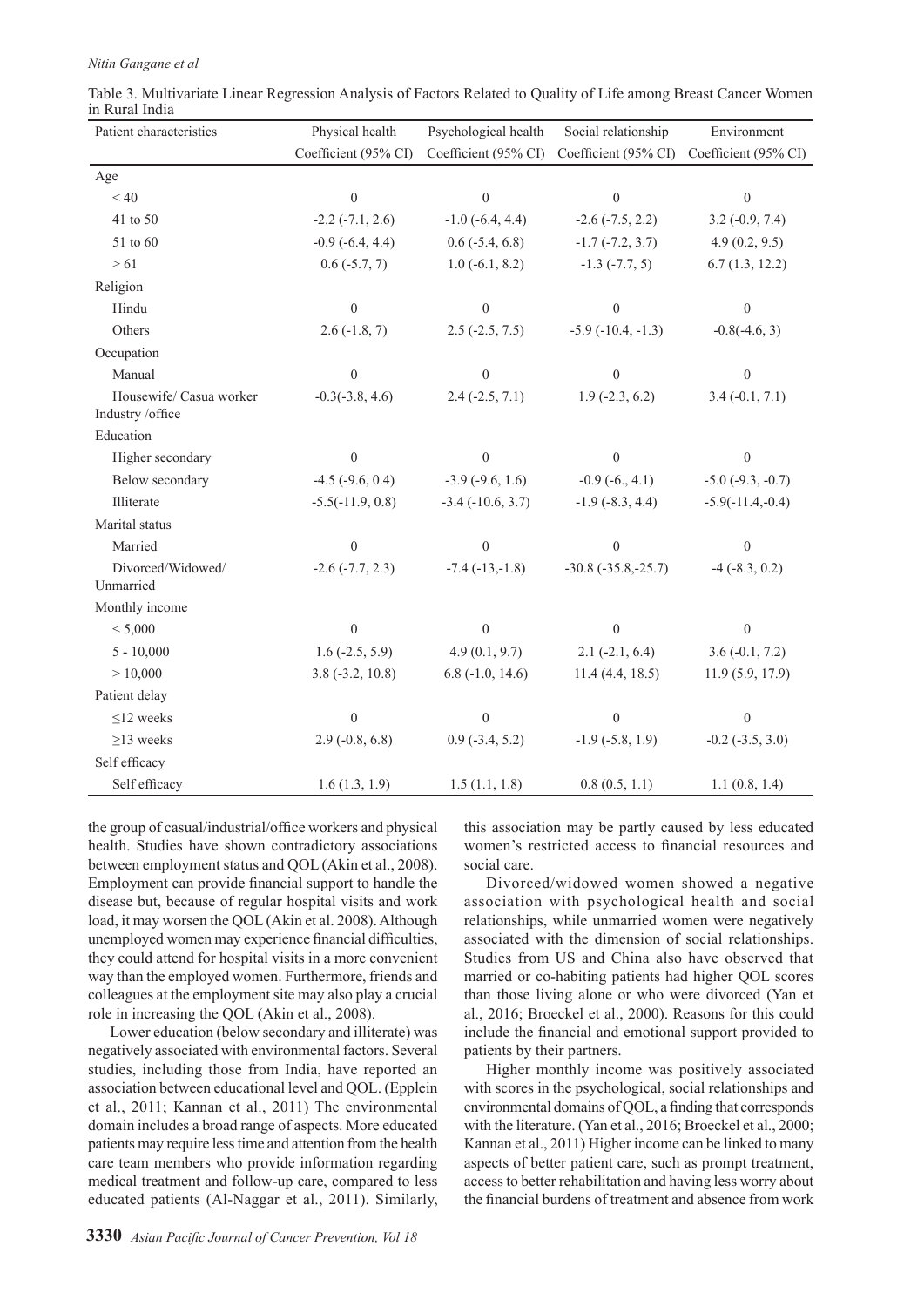### (Yan et al., 2016).

No association between patient delay and clinical stage and QOL was found in our study. While no other research has examined patient delay, several studies have shown a lack of association between the clinical stage of the disease and QOL (Yan et al., 2016; Ashing-Giwa et al., 1999). One of the possible explanations is that most of these studies have only looked at the stage of disease; a comprehensive study, including treatment protocol and the clinical stage of the disease correlating with QOL, may be necessary to capture an association.

Self-efficacy was a positive determinant significantly associated with all four domains of QOL after multivariate analysis. An earlier systematic review from 2000-2012 found that self-efficacy had a positive effect on health behaviors, symptom control, compliance with cancer treatment, and QOL (Mohajjel et al., 2013). It has been argued that self-efficacy may influence QOL by reducing perceived stress and thus increasing QOL (Kreitler et al., 2007).

The present study had several strengths. We used validated standardized scales for the QOL and the self-efficacy assessments. Though the WHO-BREEF scale used in this study is generic and not specific for breast cancer, it includes all measures of QOL, such as physical health, psychological health, social relationships and environmental domains. An earlier study by Oliveira et al., (2014) compared the WHOQOL-BREF with other cancer specific questionnaires and concluded that WHOQOL-BREF can be used to assess QOL in patients with breast cancer because the measurement properties of the instrument are adequate and it can detect clinical changes over time (Oliveira et al., 2014).

This study also included a large sample size, compared to most other studies (Oliveira et al., 2014, Rahou et al., 2016). However, it is possible that further associations might be found with a still larger sample size. Another important strength of this study to consider is that all cases were diagnosed and treated in the same rural hospital setting; therefore, the findings of this study could be applied to socio-geographically similar parts of Central India.

Some limitations are also worth mentioning. Most of the interviews were conducted at patients' homes; this may have hindered some responses, especially those related to social relationships, due to lack of privacy. Information on co-morbidities was not collected which may have influenced the QOL of the patients. Another limitation could be related to the unavailability of the WHOQOL-BREEF questionnaire in the local language, Marathi; it was available only in Hindi. However, we piloted the questionnaire before using it obtaining a good understanding. Given the cross sectional nature of the study design, data on QOL in patients prior to the diagnosis or before starting the treatment were not available, and it was therefore not possible to assess the temporality of the relationship.

In conclusions, in summary, we noted a moderate QOL in women with breast cancer in rural India. Young age, lack of education and being without a partner were negatively related to QOL. However, casual and industrial workers,

#### *DOI:10.22034/APJCP.2017.18.12.3325 QOL in Breast Cancer Patients from Rural India*

high monthly family income and higher self-efficacy were positively associated with QOL. To conclude, we can say that there is a need to provide education and support over a long period to patients with breast cancer. Patients lacking education need extensive information about their treatment and follow-up; this can be easily addressed by ensuring counselling, supplemented by free availability of information booklets in national and regional languages.

A breast cancer follow-up clinic, which evaluates patients' QOL issues in detail and provides effective and appropriate counselling services to patients and families, can help these patients. Social support from the immediate partners, family members and friends plays an important role in the QOL of women with breast cancer and should be a prominent component of any treatment and rehabilitation programme for breast cancer patients in developing countries. A comprehensive public health initiative including social, financial and environmental support systems can provide a better QOL for survivors of breast cancer.

#### *Abbreviations*

QOL: Quality of life; IR: Indian rupees; WHOQOL-BREF: World heath organization Quality of life BREF.

#### **References**

- Akin S, Can G, Durna Z, Aydiner A (2008). The quality of life and self-efficacy of Turkish breast cancer patients undergoing chemotherapy. *Eur J Oncol Nurs*, **12**, 449 – 56.
- Allemani C, Weir HK, Carreira H, et al (2014). Global surveillance of cancer survival 1995–2009: analysis of individual data for 25 676 887 patients from 279 population-based registries in 67 countries (CONCORD-2). *Lancet*, **385**, 977-1010.
- Al-Naggar RA, Nagi NMS, Ali MMS, Almuasli M (2011). Quality of life among breast cancer patients in Yemen. *Asian Pacific J Cancer Prev*, **12**, 2335-41.
- Ashing-Giwa K, Ganz PA, Petersen L (1999). Quality of life of African-American and white long term breast carcinoma survivors. *Cancer*, **85**, 418–26.
- Avis NE, Crawford S, Manuel J (2005). Quality of life among younger women with breast cancer. *J Clin Oncol*, **23**, 3322-30.
- Broeckel JA, Jacobsen PB, Balducci L, Horton J, Lyman GH (2000). Quality of life after adjuvant chemotherapy for breast cancer. *Breast Cancer Res Treat*, **62**, 141–50.
- Cheng SY, Lai YH, Chen SC, et al (2012). Changes in quality of life among newly diagnosed breast cancer patients in Taiwan. *J Clin Nurs*, **21**, 70-9.
- Costa-Requena G, Rodríguez A, Fernández-Ortega P (2013) Longitudinal assessment of distress and quality of life in the early stages of breast cancer treatment. *Scand J Caring Sci*, **27**, 77-83.
- Cramm JM, Strating MMH, Roebroek ME, Nirboer AP (2013). The importance of general self-efficacy for the quality of life of adolescents with chronic conditions. *Soc Indic Res*  **113**, 551-61.
- Damodar G, Gopinath S, Vijayakumar S, Rao AY (2014). Reasons for low quality of life in south Indian cancer patient population: A prospective observational study. *Indian J Pharm Sci*, **76**, 2–9.
- Decat C, de Araujo TC, Stiles J (2011). Distress levels in patients